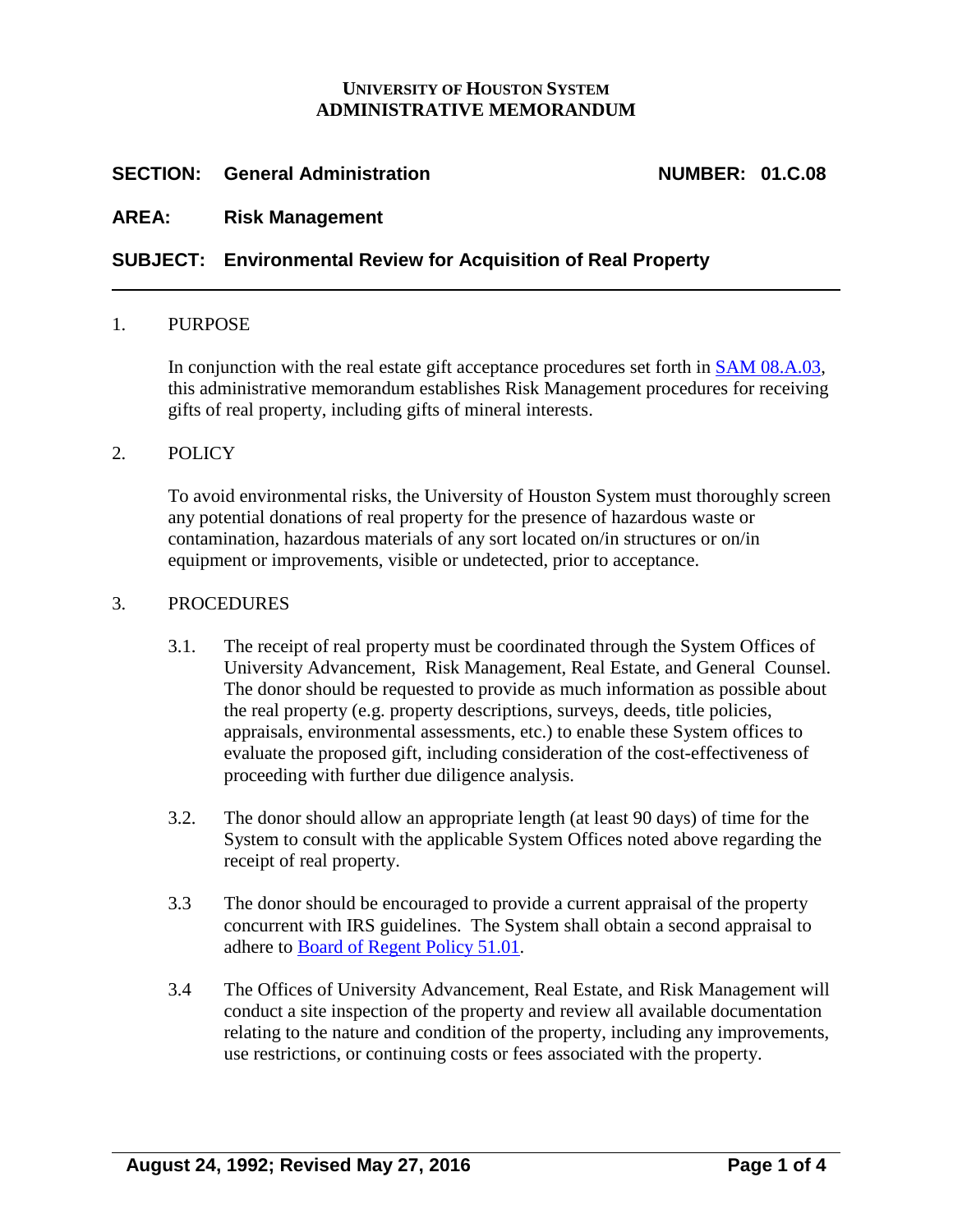- 3.5. The System must be allowed to verify the environmental assessment during the gift acceptance process described in [SAM 08.A.03](http://www.uh.edu/af/universityservices/policies/sam/8InsAdvancement/8A3.pdf) to ensure the property is free of environmental hazards.
- 3.6 If possible, the donor must certify to the System that the property is free of hazardous material or contaminants and submit a Phase I Environmental Site Assessment conducted in accordance with ASTM [Practice E1527-05](http://www.astm.org/Standards/E1527.htm) and [AAI Final Rule 40 CFR Part 312.](http://frwebgate.access.gpo.gov/cgi-bin/get-cfr.cgi?TITLE=40&PART=312&SUBPART=C&TYPE=TEXT) If there is an indication of subsurface contamination, asbestos or other environmental concerns, subsequent assessments must be conducted to quantify the extent of contamination and cost of remediation prior to the transfer of ownership. All environmental assessment reports must be approved by the Risk Management Department prior to transfer of ownership.
- 3.7 The certification must be prepared by a company licensed, registered, or otherwise qualified under existing professional practices.
- 3.8. If the donor is unable to provide an environmental assessment of the property, the System will contract with a company licensed to provide this service.
- 3.9. The System must also consider additional factors described in [SAM 08.A.03](http://www.uh.edu/af/universityservices/policies/sam/8InsAdvancement/8A3.pdf) prior to acceptance of the gift, including but not limited to marketability, existence of liens or other indebtedness on the property, and other potential liability or future costs associated with the property.
- 3.10. If environmental hazards are determined to be non-existent or *de minimis*, and other due diligence assessments have been conducted, the System Office of University Advancement can proceed with its recommendation to the Gift Acceptance Committee in accordance with [SAM 08.A.03.](http://www.uh.edu/af/universityservices/policies/sam/8InsAdvancement/8A3.pdf)

# 4. REVIEW AND RESPONSIBILITY

Responsible Parties: Vice Chancellor for University Advancement

Associate Vice Chancellor for Finance

Vice Chancellor for Legal Affairs and General Counsel

Review: Every three years on or before May 1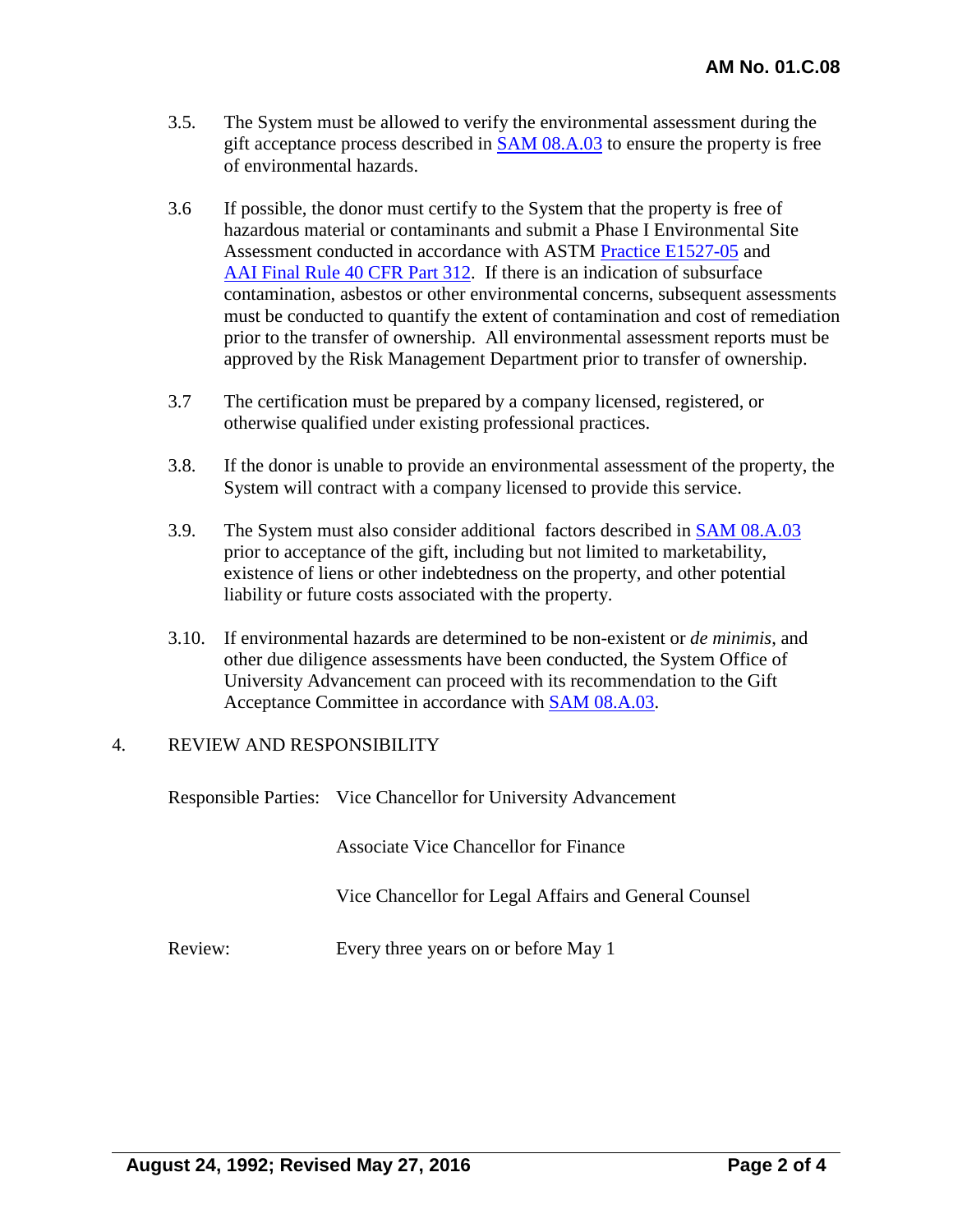### 5. APPROVAL

Approved: Eloise D. Stuhr Vice Chancellor for University Advancement

> Dona Cornell Vice Chancellor for Legal Affairs and General Counsel

> Jim McShan Senior Vice Chancellor for Administration and Finance

> > Renu Khator

**Chancellor** 

Date: May 27, 2016

6. REFERENCES

SAM 08.A.03 – Gift Acceptance – [Gifts from Individual Donors](http://www.uh.edu/af/universityservices/policies/sam/8InsAdvancement/8A3.pdf)

# **REVISION LOG**

| <b>Revision</b><br><b>Number</b> | Approved<br>Date | <b>Description of Changes</b>                                                                                                                                                                                                                                                          |
|----------------------------------|------------------|----------------------------------------------------------------------------------------------------------------------------------------------------------------------------------------------------------------------------------------------------------------------------------------|
|                                  | 08/24/1992       | Initial version                                                                                                                                                                                                                                                                        |
| $\mathcal{D}_{\mathcal{L}}$      | 05/07/1993       | Rewrote Section 3, adding information about site inspections<br>and environmental assessment in Sections 3.2 and 3.5                                                                                                                                                                   |
| 3                                | 06/09/2009       | Applied revised SAM template. Changed office titles per<br>current operating practices. ASTM documentation was<br>information added to Section 3.3, and Board of Regents' policy<br>information was added to Section 3.12. Updated responsible<br>parties and approval signature cycle |